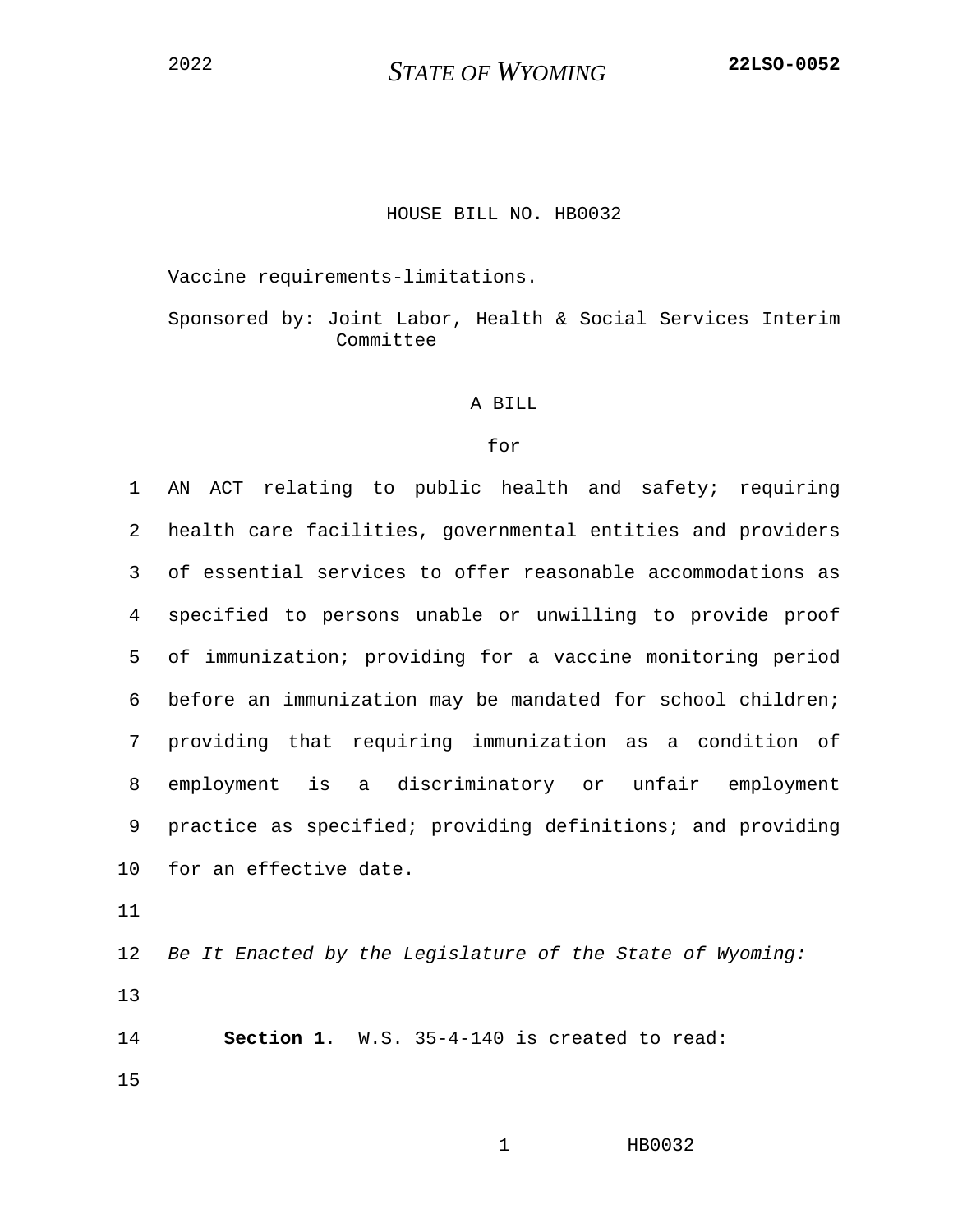2 HB0032 1 **35-4-140. Limitation on immunization requirements;**  2 **health care facilities and publicly funded services.** 3 4 (a) A health care facility shall provide a reasonable 5 accommodation to any person seeking to visit a patient or 6 resident of the health care facility if the person is 7 unable or unwilling to provide proof of immunization. 8 9 (b) A governmental entity or public employee shall 10 provide a reasonable accommodation, including through 11 audio-visual or computerized means, to any person seeking 12 to access a publicly funded service if the person is unable 13 or unwilling to provide proof of immunization. 14 15 (c) As used in this section: 16 17 (i) "Governmental entity" means as defined in 18 W.S. 1-39-103(a)(i) and includes any "local government" as 19 defined in W.S. 1-39-103(a)(ii); 20 21 (ii) "Health care facility" means as defined in 22  $W.S. 35-2-901(a)(x);$ 23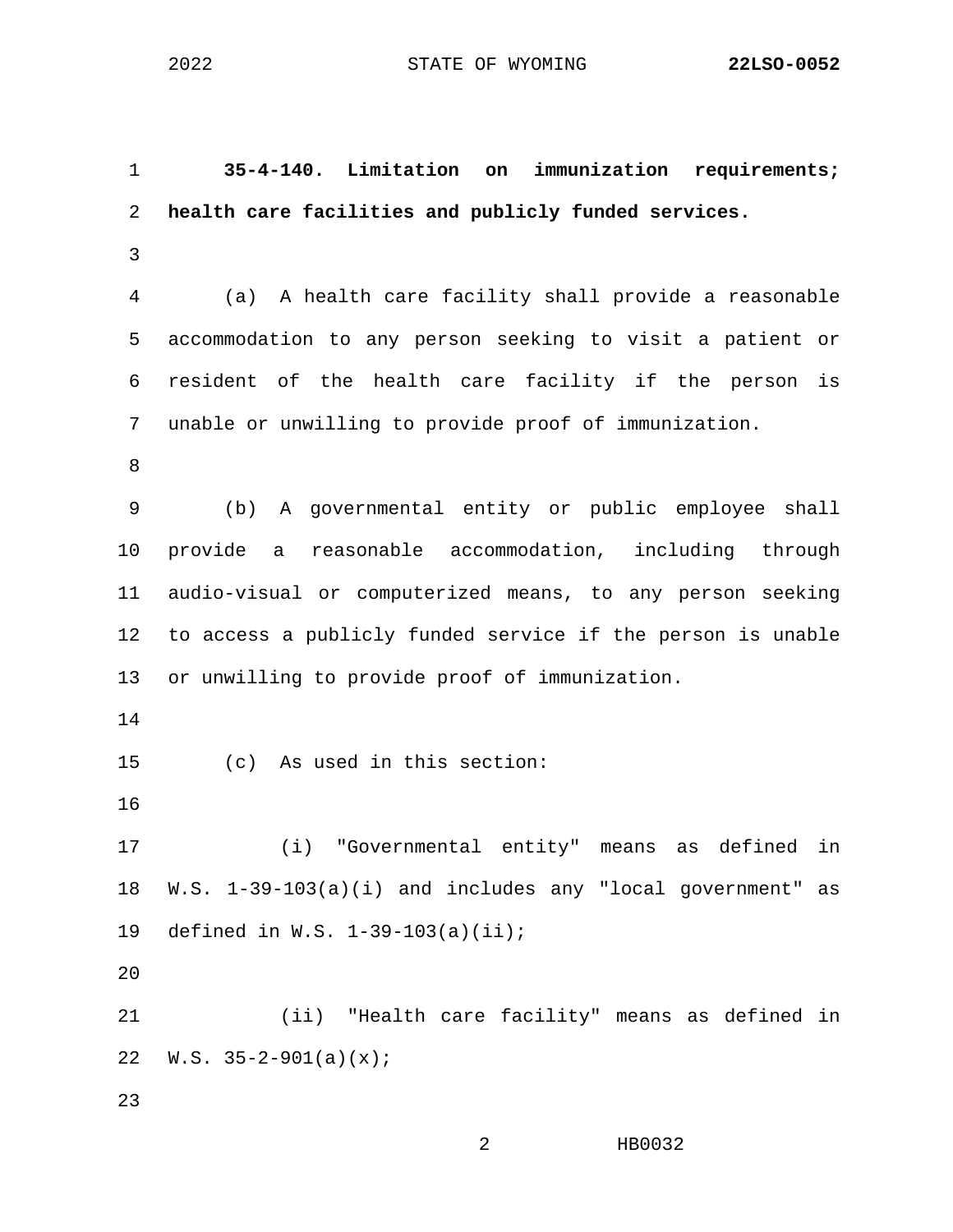1 (iii) "Public employee" means any officer, 2 employee, servant of, or any person providing services as 3 an independent contractor of, a governmental entity; 4 5 (iv) "Reasonable accommodation" means any change 6 in policy, process, location or other appropriate measures 7 that allows a person who is unable or unwilling to provide 8 proof of immunization to visit a patient or resident of the 9 health care facility or to access publicly funded services 10 unless doing so would create an undue hardship or would 11 pose a direct and unavoidable threat to the health or 12 safety of the patient, resident or staff or other patients 13 or residents of the health care facility. 14 15 **Section 2**. W.S. 6-9-101 by creating a new subsection 16 (b) and by renumbering (b) as (c), 21-4-309(d) by creating 17 a new paragraph (iv) and 27-9-105(a) by creating a new 18 paragraph (v) are amended to read: 19

20 **6-9-101. Equal enjoyment of public accommodations and**  21 **facilities; penalties.**

22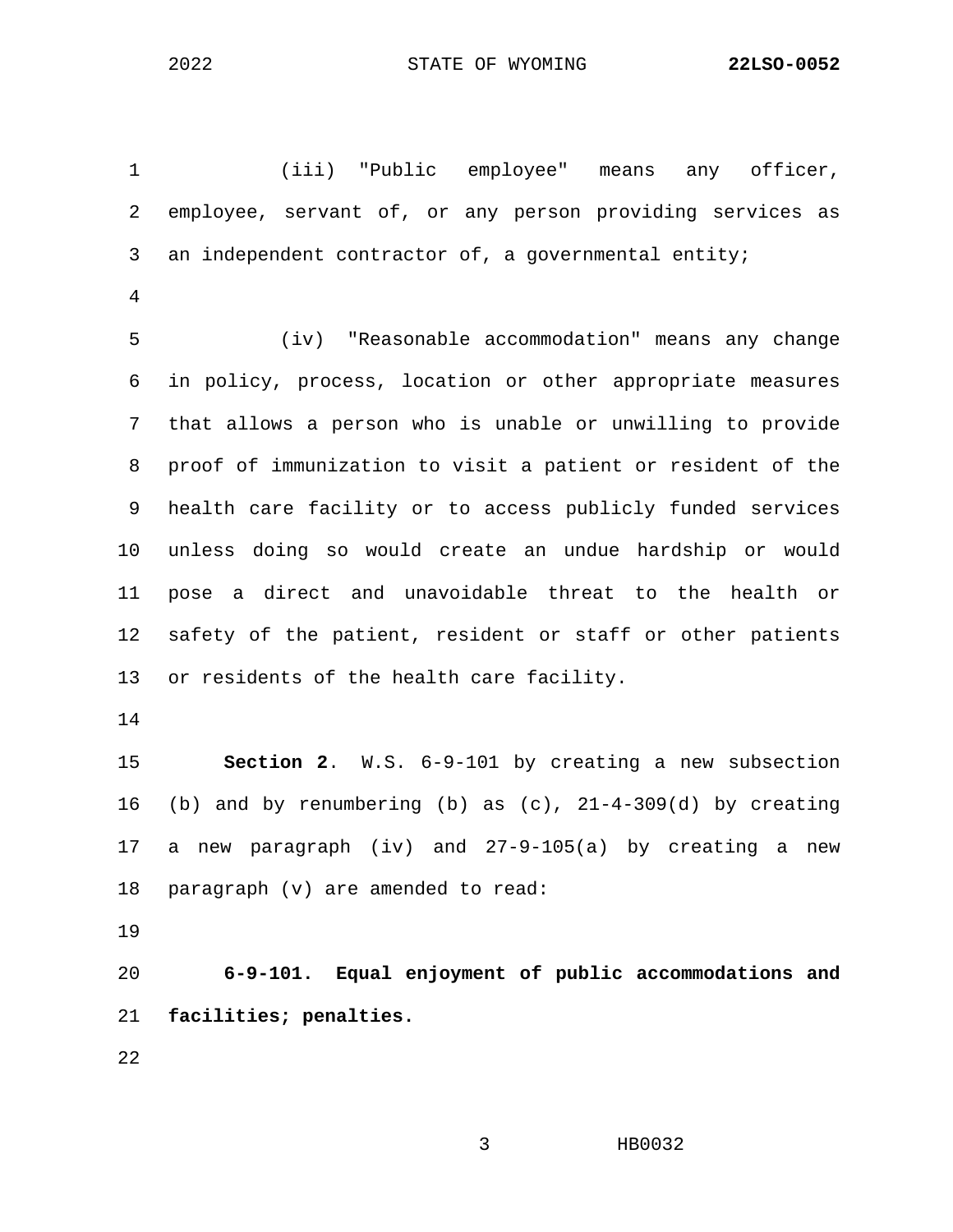| $\mathbf 1$ | (b) Any provider of an essential service or product         |
|-------------|-------------------------------------------------------------|
| 2           | shall provide a reasonable accommodation to any person      |
| 3           | seeking to obtain an essential service or product offered   |
| 4           | by the provider if the person is unable or unwilling to     |
| 5           | provide proof of immunization. As used in this subsection:  |
| 6           |                                                             |
| 7           | (i) "Essential service or product" means any                |
| 8           | service or product provided by a pharmacy, drug store,      |
| $\mathsf 9$ | physician, physician assistant, nurse practitioner,         |
| 10          | dentist, physical therapist, mental health specialist,      |
| 11          | kidney dialysis center, ambulance service, hospital,        |
| 12          | funeral home, grocery store, crisis shelter, bank or credit |
| 13          | union, special needs transportation or gasoline station;    |
| 14          |                                                             |
| 15          | (ii) "Reasonable accommodation" means any change            |
| 16          | in policy, process, location or other appropriate measures  |
| 17          | that allows a person who is unable or unwilling to provide  |
| 18          | proof of immunization to obtain an essential service or     |
| 19          | product unless doing so would create an undue hardship or   |
| 20          | pose a direct and unavoidable threat to the health or       |
| 21          | safety of the person or others.                             |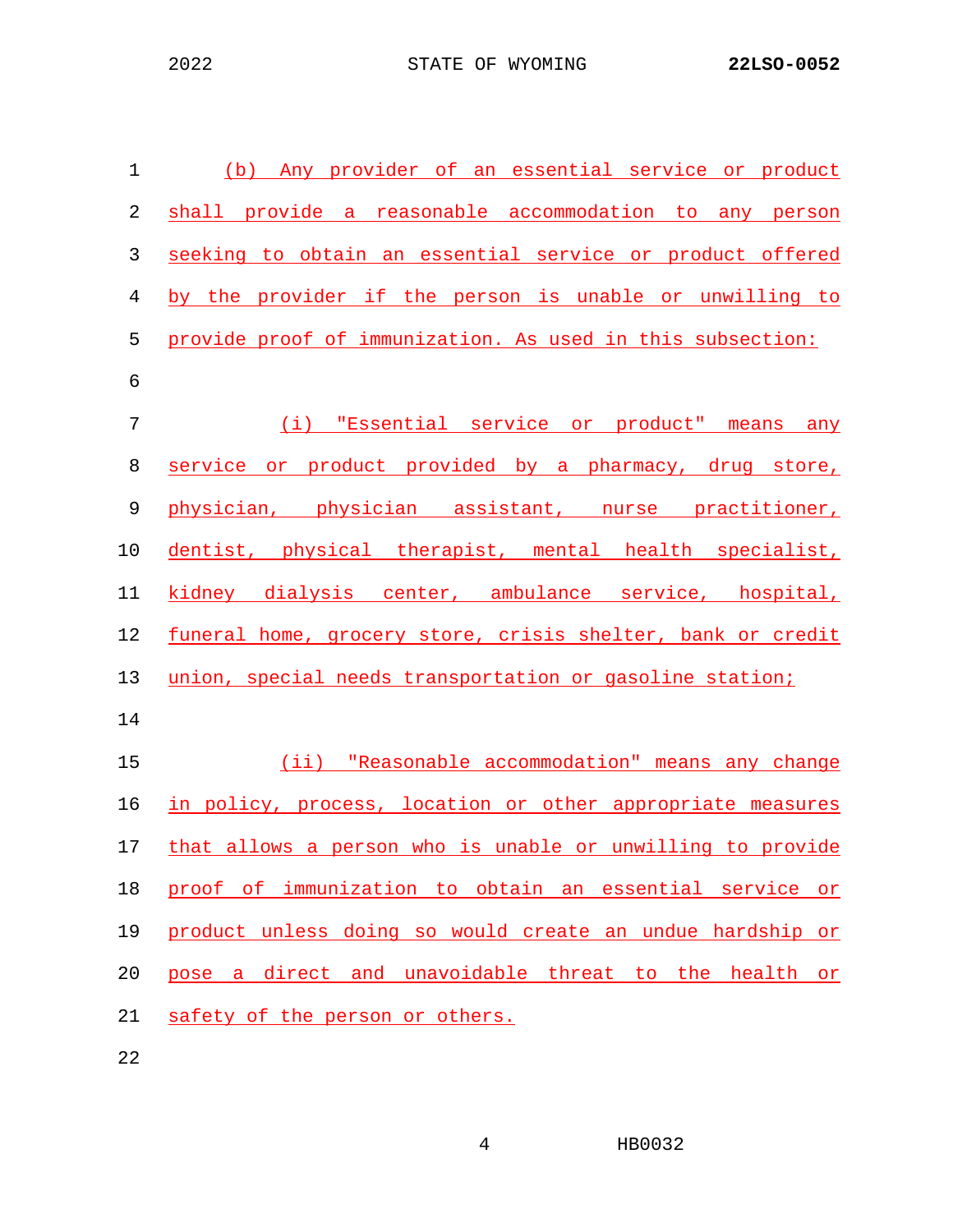| 1  | $\left(\frac{b}{c}\right)$ A person who intentionally violates this |
|----|---------------------------------------------------------------------|
| 2  | section commits a misdemeanor punishable by imprisonment            |
| 3  | for not more than six (6) months, a fine of not more than           |
| 4  | seven hundred fifty dollars (\$750.00), or both.                    |
| 5  |                                                                     |
| 6  | 21-4-309. Mandatory immunizations<br>for<br>children                |
| 7  | attending schools; exceptions.                                      |
| 8  |                                                                     |
| 9  | (d) For purposes of this section:                                   |
| 10 |                                                                     |
| 11 | (iv) An immunization shall only be mandated                         |
| 12 | after the expiration of a five (5) year period immediately          |
| 13 | following the beginning of the attendant federal post               |
| 14 | licensure vaccine safety monitoring period for pediatric            |
| 15 | patients as administered by the immunization safety office          |
| 16 | within the center for disease control.                              |
| 17 |                                                                     |
| 18 | 27-9-105. Discriminatory and unfair employment                      |
| 19 | practices enumerated; limitations.                                  |
| 20 |                                                                     |
| 21 | (a) It is a discriminatory or unfair employment                     |
| 22 | practice:                                                           |
| 23 |                                                                     |